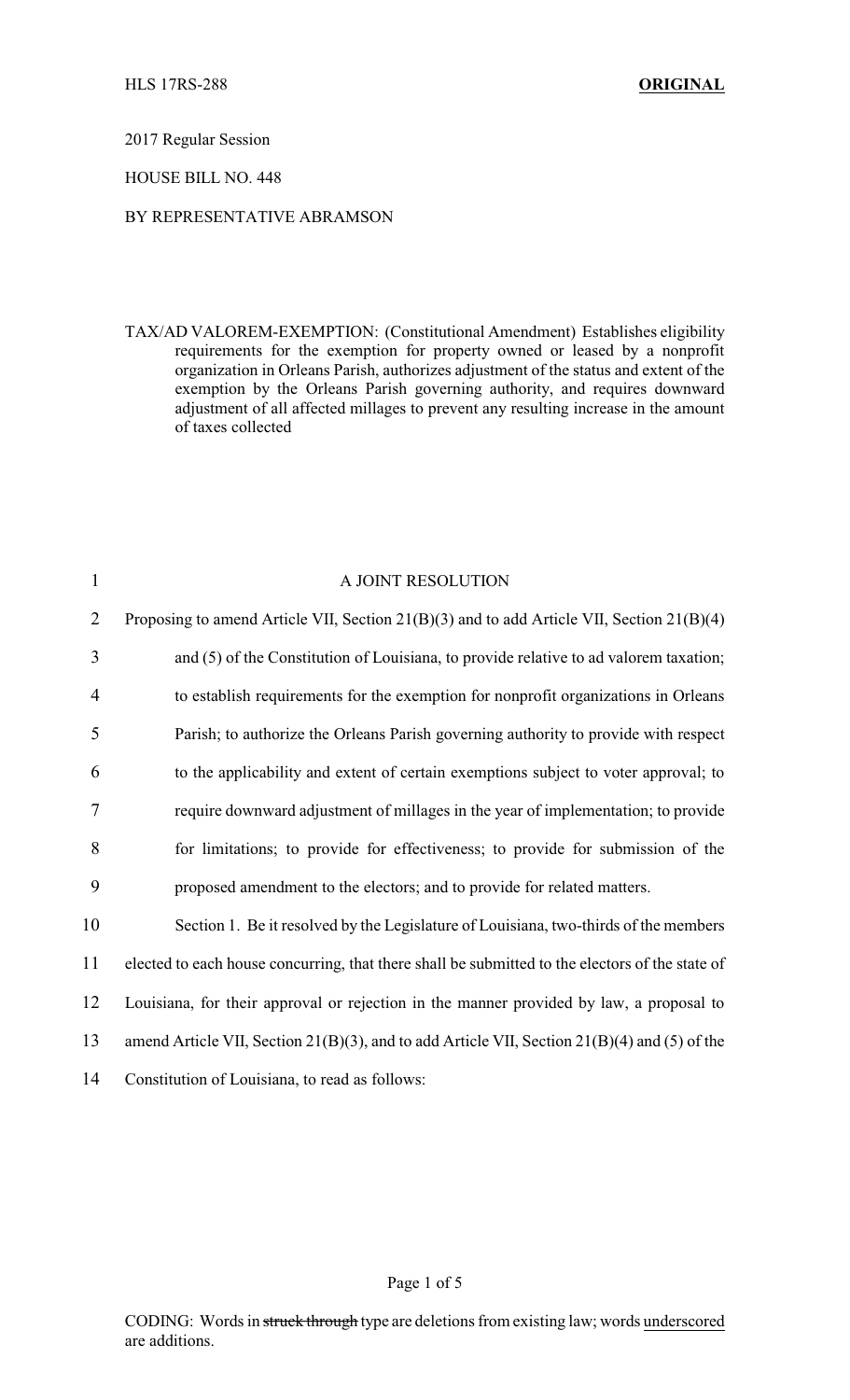| 1              | §21. Other Property Exemptions                                                           |
|----------------|------------------------------------------------------------------------------------------|
| $\overline{2}$ | Section 21. In addition to the homestead exemption provided for in Section               |
| 3              | 20 of this Article, the following property and no other shall be exempt from ad          |
| 4              | valorem taxation:                                                                        |
| 5              | $\ast$<br>$\ast$<br>*                                                                    |
| 6              | (B)                                                                                      |
| 7              | *<br>$\ast$<br>*                                                                         |
| 8              | (3) property Property of an organization such as a lodge or club organized               |
| 9              | for charitable and fraternal purposes and practicing the same, and property of a         |
| 10             | nonprofit corporation devoted to promoting trade, travel, and commerce, and also         |
| 11             | property of a trade, business, industry or professional society or association, if that  |
| 12             | property is owned by a nonprofit corporation or association organized under the laws     |
| 13             | of this state for such purposes.                                                         |
| 14             | (4) None of the property listed in Paragraph (B) shall be exempt if owned,               |
| 15             | operated, leased, or used for commercial purposes unrelated to the exempt purposes       |
| 16             | of the corporation or association; however, in Orleans Parish the exemption provided     |
| 17             | for in this Paragraph shall not apply if the property is vacant or not wholly devoted    |
| 18             | and exclusively used for the exempt purpose of the corporation or association.           |
| 19             | Notwithstanding any other provision of this constitution to the<br>(5)(a)                |
| 20             | contrary, each exemption established in Subparagraphs (1) through (3) of this            |
| 21             | Paragraph, which are referred to hereinafter in this Subparagraph collectively as        |
| 22             | "existing exemptions", shall be effective and applicable in Orleans Parish unless and    |
| 23             | until a change in a specific exemption is made by the parish governing authority, and    |
| 24             | approved by the electors, as provided in this Subparagraph.                              |
| 25             | (i) Notwithstanding any other provision of this Section to the contrary, the             |
| 26             | Orleans Parish governing authority may reduce or otherwise limit ad valorem tax          |
| 27             | exemptions provided for in Subparagraphs (1) through (3) of this Paragraph;              |
| 28             | however, in no case shall a tax exemption for a particular property be applicable to     |
| 29             | less than fifty percent of the assessed value of the property. A reduction or limitation |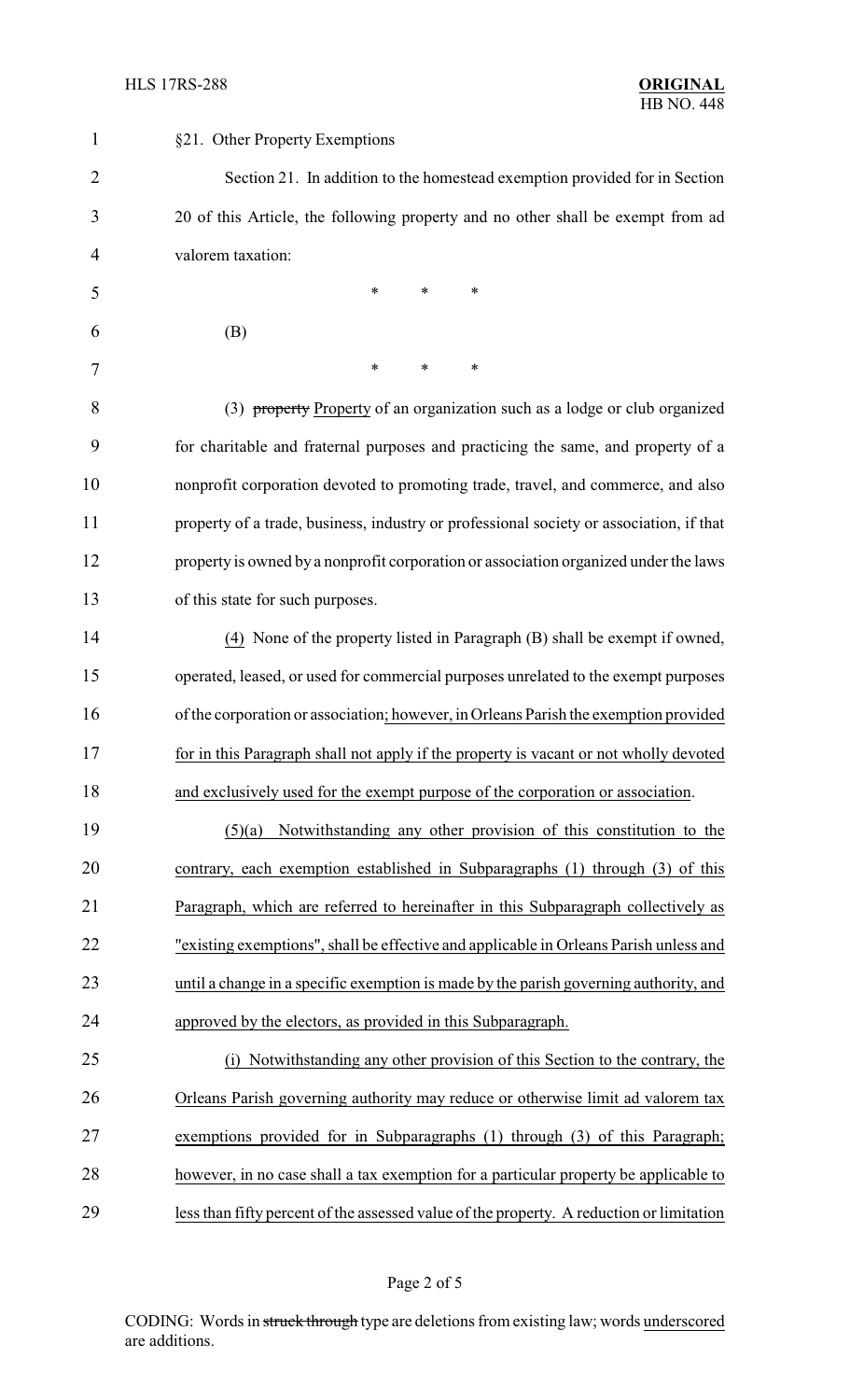in an ad valorem tax exemption shall not become effective unless it is authorized by a resolution or ordinance adopted by the parish governing authority, and thereafter approved by the electors in Orleans Parish, as required in Item (ii) of this Subparagraph.

 (ii) The Orleans Parish governing authority may provide by resolution or ordinance, hereinafter referred to as "ordinance", for the applicability or extent of any existing exemption. The ordinance shall designate the specific exemption to be affected, and an ordinance may contain changes to more than one specific exemption. The ordinance shall only become effective upon the approval of a majority of the electors in Orleans Parish voting thereon in an election held for that purpose. Any change in an existing exemption which is approved by the electors shall become effective on the first day of the calendar year following the year in which it was approved by the electors, and is deemed to be an instance of implementation of the provisions of this Subparagraph. If not approved by the electors, an ordinance to effect a change in an existing exemption shall have no effect.

 (b) The total amount of ad valorem taxes collected by any taxing authority in Orleans Parish in the year in which the provisions of this Subparagraph are implemented shall not be increased, as a result of such implementation, above the amount of ad valorem taxes collected in the year preceding the implementation. To accomplish this result, it shall be mandatory for each affected taxing authority to adjust millages downwardswithout regard to millage limitations otherwise contained in this constitution. The maximum authorized millages shall be decreased in proportion to the amount of adjustment downward. Thereafter, such millages shall remain in effect unless changed as permitted by this constitution.

**\*** \* \* \*

 Section 2. Be it further resolved that the provisions of the amendment contained in 28 this Joint Resolution shall become effective on January 1, 2019.

# Page 3 of 5

CODING: Words in struck through type are deletions from existing law; words underscored are additions.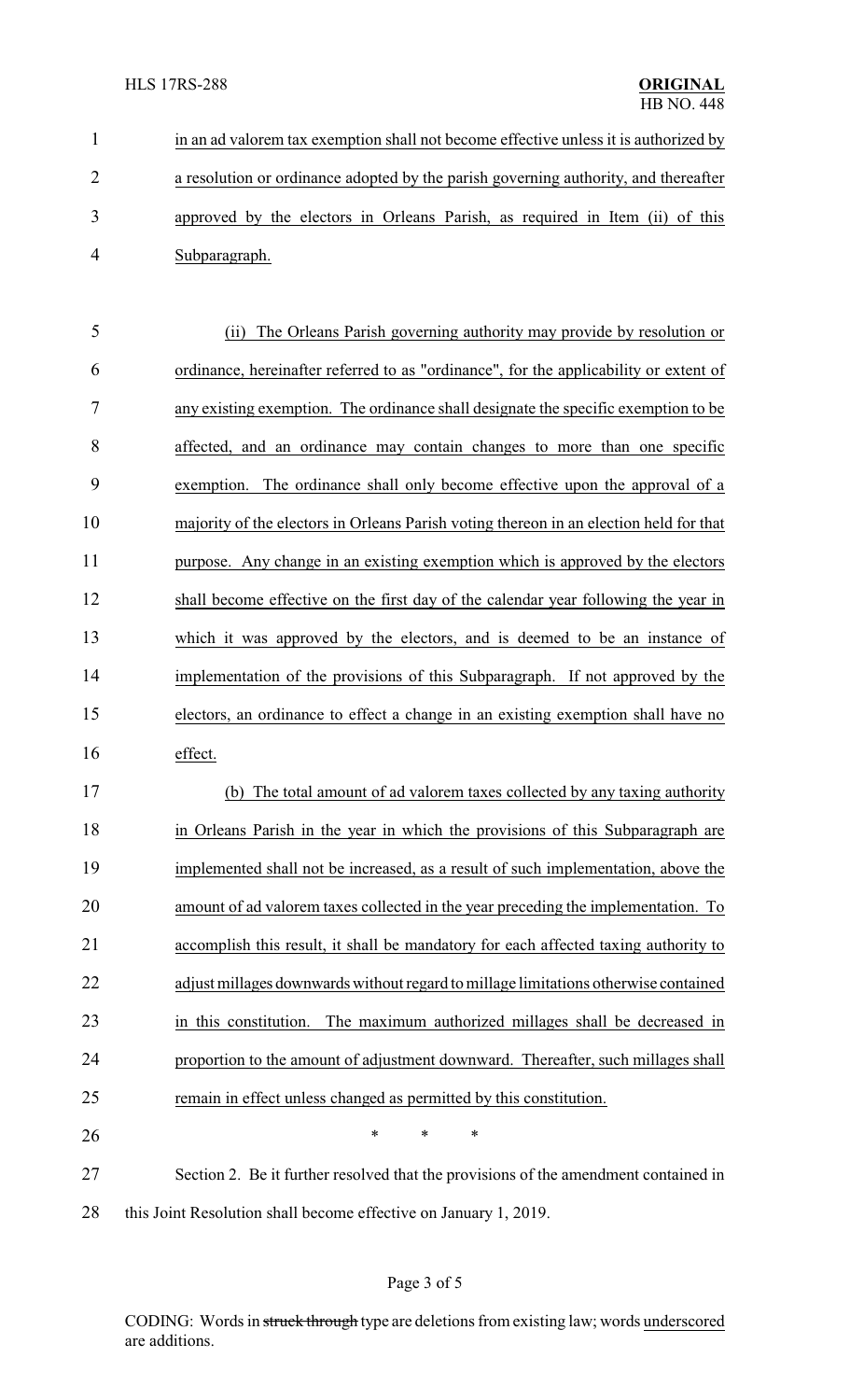| $\mathbf{1}$   | Section 3. Be it further resolved that this proposed amendment shall be submitted             |
|----------------|-----------------------------------------------------------------------------------------------|
| $\overline{2}$ | to the electors of the state of Louisiana at the statewide election to be held on October 14, |
| 3              | 2017.                                                                                         |
| $\overline{4}$ | Section 4. Be it further resolved that on the official ballot to be used at said election     |
| 5              | there shall be printed a proposition, upon which the electors of the state shall be permitted |
| 6              | to vote YES or NO, to amend the Constitution of Louisiana, which proposition shall read as    |
| 7              | follows:                                                                                      |
| 8              | Do you support an amendment concerning the ad valorem tax exemption for                       |
| 9              | property of a nonprofit organization in Orleans Parish to require that the                    |
| 10             | property be in use exclusively for the exempt purpose of the organization,                    |
| 11             | and further to authorize the Orleans Parish governing authority, with voter                   |
| 12             | approval, to limit or reduce ad valorem tax exemptions for nonprofit                          |
| 13             | organizations by up to 50% of the property value, and in such event to                        |
| 14             | require a concurrent downward adjustment of millages to reflect any                           |
| 15             | resulting change in the tax base due to a change in an exemption? (Effective                  |
| 16             | January 1, 2019) (Amends Article VII, Section 21(B)(3), Adds Article VII,                     |
| 17             | Section 21(B)(4) and $(5)$ )                                                                  |

### DIGEST

The digest printed below was prepared by House Legislative Services. It constitutes no part of the legislative instrument. The keyword, one-liner, abstract, and digest do not constitute part of the law or proof or indicia of legislative intent. [R.S. 1:13(B) and 24:177(E)]

Abramson HB No. 448

**Abstract:** Limits eligibility for the ad valorem tax exemption in Orleans Parish for a nonprofit organization to property that is in use exclusively for the exempt purpose of the organization, and authorizes adjustment of the extent of the tax exemption by the Orleans Parish governing authority, subject to voter approval, and requiring concurrent downward adjustment of millages to reflect any resulting changes in the tax base.

Present constitution provides for the classification and assessment of property subject to ad valorem taxation. Further provides certain exemptions to ad valorem taxes.

Present constitution authorizes an exemption for property owned by a nonprofit corporation or association organized and operated exclusively for the following purposes:

(1) Religious.